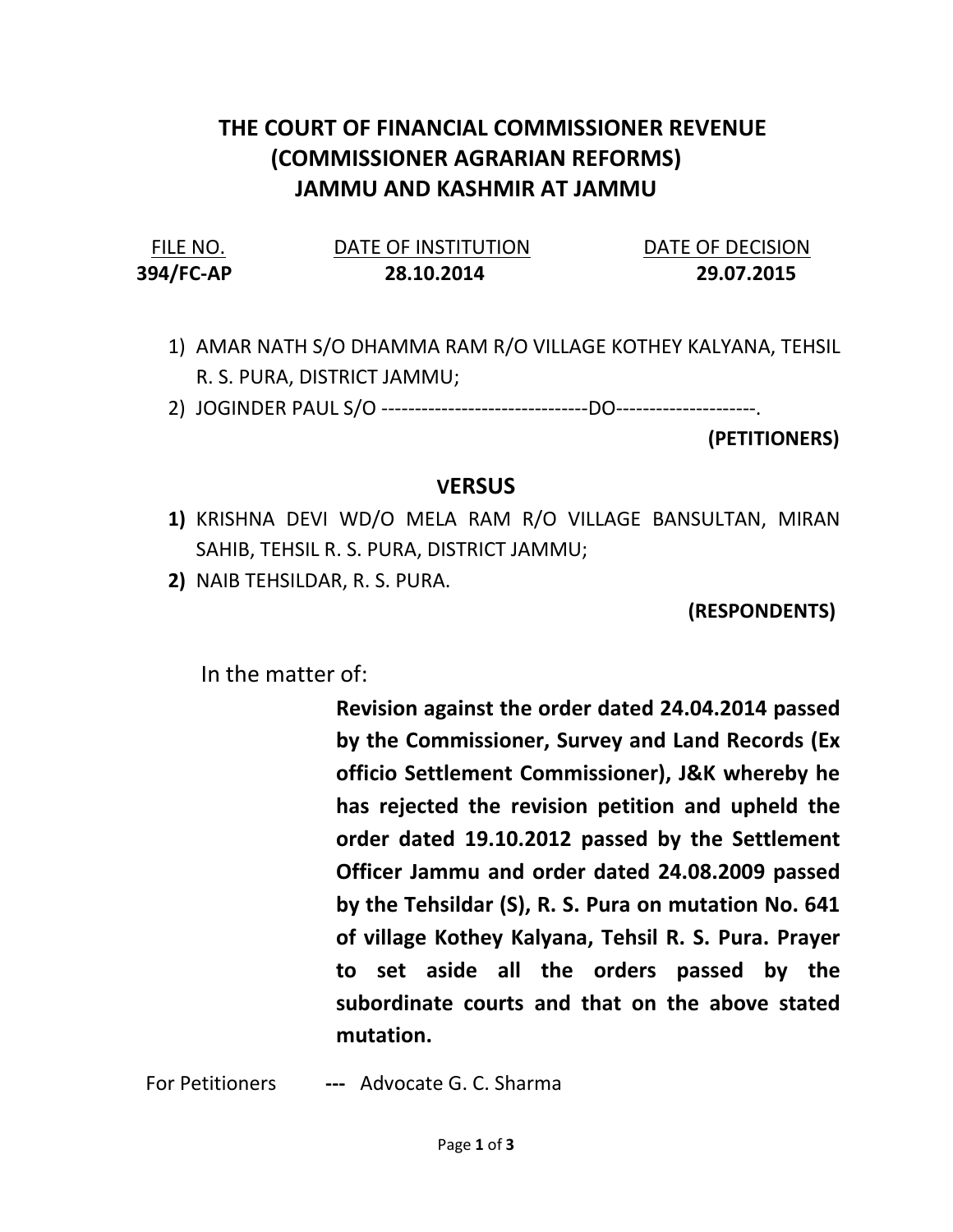## J U D G E M E N T

- 1) Briefly stated, the facts of the case are that one Mela Ram S/o Dhamma R/O Kothey Kalyana, R. S. Pura had executed a "will deed" dated 15.10.2008 bequeathing all his property falling in villages Rathana and Kalyana both in Tehsil R. S. Pura favouring the petitioners herein, his real brothers. However, when the said executant died, the Tehsildar (S), R.S.Pura attested the mutation No. 641 dated 24.08.2009 in an ordinary course of law and the inheritance of the propositus was devolved upon the respondent No. 1 herein only. In the process of doing so, the "will deed" was not taken into consideration.
- 2) The respondent No. 1 herein challenged the said "will deed" before the Munsiff, R. S. Pura who vide order dated 19.12.2009 stayed its operation. Prior to that, the petitioners herein had also challenged the mutation No. 641 before the Settlement Officer (Collector), Jammu in an appeal who vide order dated 19.10.2012 had dismissed the same primarily on the ground that the disposal of the case is dependent on the outcome of the case in which the "will deed" is under challenge before the civil court.
- 3) Aggrieved, the petitioners herein brought an action before the Settlement Commissioner, Jammu and Kashmir challenging the order passed by the Settlement Officer, Jammu. The claim of the petitioners again met with the same fate and the revision petition was dismissed more or less with the same observations as were made by the Settlement Officer, Jammu. The court below while disposing of the case directed that fresh orders shall be passed by the Tehsildar concerned only after necessary instructions are received from the civil court.
- 4) Dissatisfied, the petitioners have assailed the order passed by the Settlement Commissioner, Jammu and Kashmir in revision before this court on various grounds. Initially respondent No. 1 was summoned to take note of the revision petition but she preferred absence. She was then serviced through registered post but she did not appear again. This court, therefore,